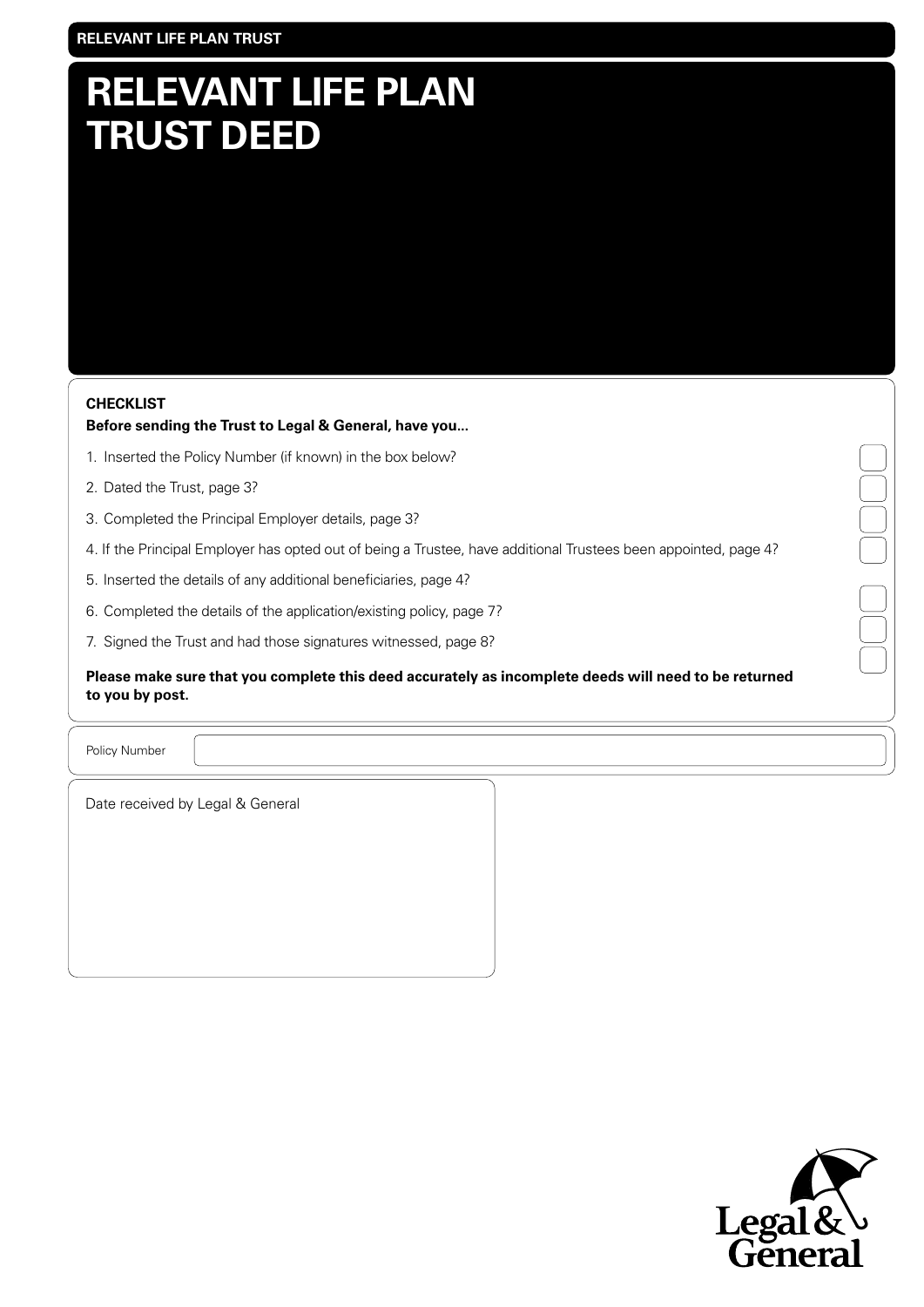## **IMPORTANT NOTES – before completing the Relevant Life Plan Trust Deed, please read the following notes**

- 1. This documentation has been produced for consideration by the employer's legal advisers. The legal and tax effects of the Trust will depend on the circumstances of each case and Legal & General (as defined in clause 12.5 of Part B of the Trust) and its advisers accept no responsibility for ensuring that the Trust meets your requirements.
- 2. Ensure that you fully understand the terms of the Trust and how it works: See the Relevant Life Plan Policy Summary for further details. If you are in any doubt about the terms, it is your responsibility to seek legal or tax advice as appropriate.
- 3. It's important we hold up to date and complete details about the trustees of this policy, as well as the lives covered by it, to comply with money laundering regulations. So if your details change at any point please let us know. Keeping this information up to date will help to avoid a delay if a claim is made, giving extra peace of mind. Our privacy policy explains how we will use the information you provide and can be found by visiting **legalandgeneral.com/privacy-policy**.
- 4. You should also ensure you have read and understood all the literature relating to the Relevant Life Plan.
- 5. This Trust is designed for use only with Legal & General's Relevant Life Plan. It is not designed and should not be used with any other policy or plan. Please contact Legal & General for other trust deed templates that we may offer.
- 6. The Principal Employer is the person who is creating the Trust. The Trustees will be the legal owners of the Policy and their authority is required for any dealings with the Policy. It is the Trustees who would make a claim for any Policy proceeds.
- 7. It is generally a good idea to have at least two Trustees at any time. Care should be taken when choosing Trustees. The people appointed must be over 18 years of age and of sound mind. The Trustees should be people who will act in the best interests of the Beneficiaries. It is also generally a good idea for them to be resident in the United Kingdom, for tax reasons. Solicitors and accountants can act as Trustees but they will charge for their services.
- 8. Where the Principal Employer has chosen not to be a Trustee, it is very important that at least one additional Trustee is appointed to the Trust. We do not recommend the life assured be appointed as Trustee.
- 9. You may wish to supplement the Trust with a Nomination Form to provide guidance to the Trustees.
- 10. Inheritance Tax charges can arise during the life of the Trust. For example, tax may be payable on each 10th anniversary of the Trust and when capital is paid to a Beneficiary. For further information see the Relevant Life Plan Key Features.
- 11. Please note that Legal & General will only accept instructions from Trustees who have had their identities verified. We may need to also confirm the identity of other individuals relating to the Trust. We may do this by using reference agencies to search sources of information; this will not affect credit ratings. If this identity search fails, we may ask the parties for documents to confirm their identities. By signing this Deed, all parties to this Deed have consented that we can verify their identity and that, if required by Legal & General, the Trustees will take all reasonable steps to obtain for Legal & General evidence of identification for any of the Beneficiaries of the Trust.
- 12. Legal & General has drafted this Trust to reflect the law as at 1 January 2022. Legal & General and its advisers cannot accept any responsibility for loss, damage or other claim that may arise from the use of this Trust or the way in which you complete it. We therefore strongly recommend that you consult your own legal or tax adviser before proceeding.
- 13. Use CAPITALS and black or blue ink throughout. If you make a mistake while completing the Trust, please correct the error by crossing out (do not use correction fluid) and the Principal Employer and the Trustees should initial the change.
- 14. If the trust or trustees are resident for tax purposes anywhere other than the UK you must also complete the Trust/Entity Self-Certification Declaration Form and send this to us together with the completed Deed.
- 15. The personal information we have collected from you will be shared with fraud prevention agencies who will use it to prevent fraud and money-laundering and to verify your identity. If fraud is detected, you could be refused certain services, finance, or employment. Further details of how your information will be used by us and these fraud prevention agencies, and your data protection rights, can be found by accessing this link: **cifas.org.uk/fpn**

Legal & General and other organisations may also access and use this information to prevent fraud and money laundering, for example, when: Checking details on applications for credit and credit related or other facilities, managing credit and credit related accounts or facilities, recovering debt, checking details on proposals and claims for all types of insurance, checking details of professional business clients, job applicants and employees.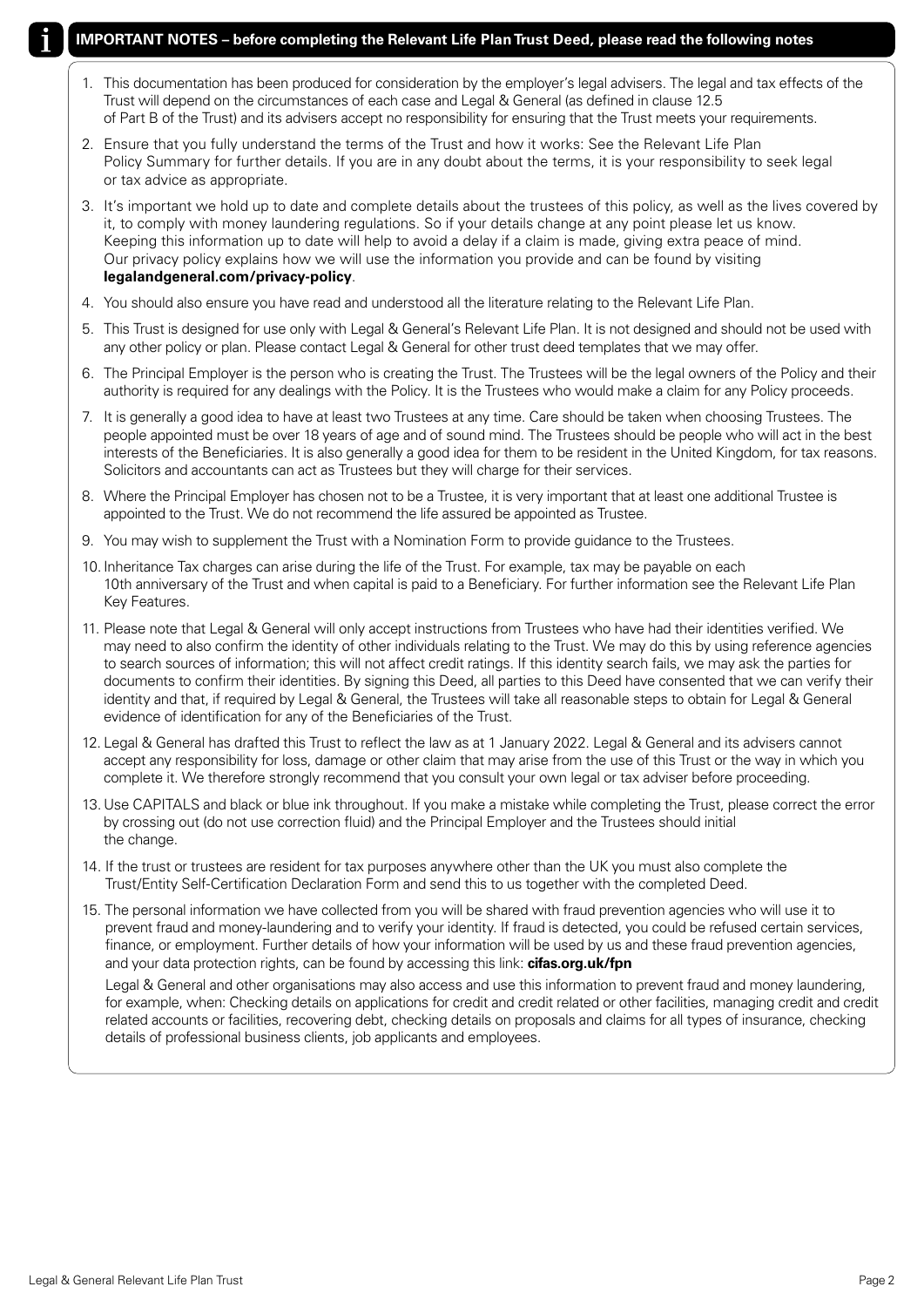### **RELEVANT LIFE PLAN TRUST**

The Principal Employer and Trustees should read Important Notes on page 2 before completing the Trust Deed.

# **PART A. DATE OF TRUST**

Insert date when last person signs on page 8.

THIS DECLARATION OF TRUST is made on the  $\vert$   $\vert$  day of  $\vert$   $\vert$   $\vert$  20 BY the Principal Employer and the Trustees.

# **PART B. DEFINITIONS**

The Principal Employer is the person who is creating the Tru

| The Principal<br>Employer is the<br>person who is<br>creating the Trust.<br>Please insert<br>the name and<br>principal place<br>of business of<br>the Principal<br>Employer and<br>tick one box to<br>confirm the type<br>of business. | 1. The 'Principal Employer' |                             |  |
|----------------------------------------------------------------------------------------------------------------------------------------------------------------------------------------------------------------------------------------|-----------------------------|-----------------------------|--|
|                                                                                                                                                                                                                                        | Name                        | Company registration number |  |
|                                                                                                                                                                                                                                        | Address<br>Postcode         | Email                       |  |

The Principal Employer will automatically be a Trustee unless an authorised signator of the Principal Employer has signe Section 3, in which case he shall not be a Trustee.

It is important that at least one Additional Trustee is named.

# **2. The 'Additional Trustees'**

| y Additional Trustee 1   | <b>Additional Trustee 2</b> |
|--------------------------|-----------------------------|
| эd<br>Name               | Name                        |
| Address                  | Address                     |
|                          |                             |
| Postcode                 | Postcode                    |
| Date of Birth (DD/MM/YY) | Date of Birth (DD/MM/YY)    |
| Email                    | Email                       |

| <b>Additional Trustee 3</b> | <b>Additional Trustee 4</b> |  |
|-----------------------------|-----------------------------|--|
| Name                        | Name                        |  |
| Address                     | Address                     |  |
|                             |                             |  |
| Postcode                    | Postcode                    |  |
| Date of Birth (DD/MM/YY)    | Date of Birth (DD/MM/YY)    |  |
| Email                       | Email                       |  |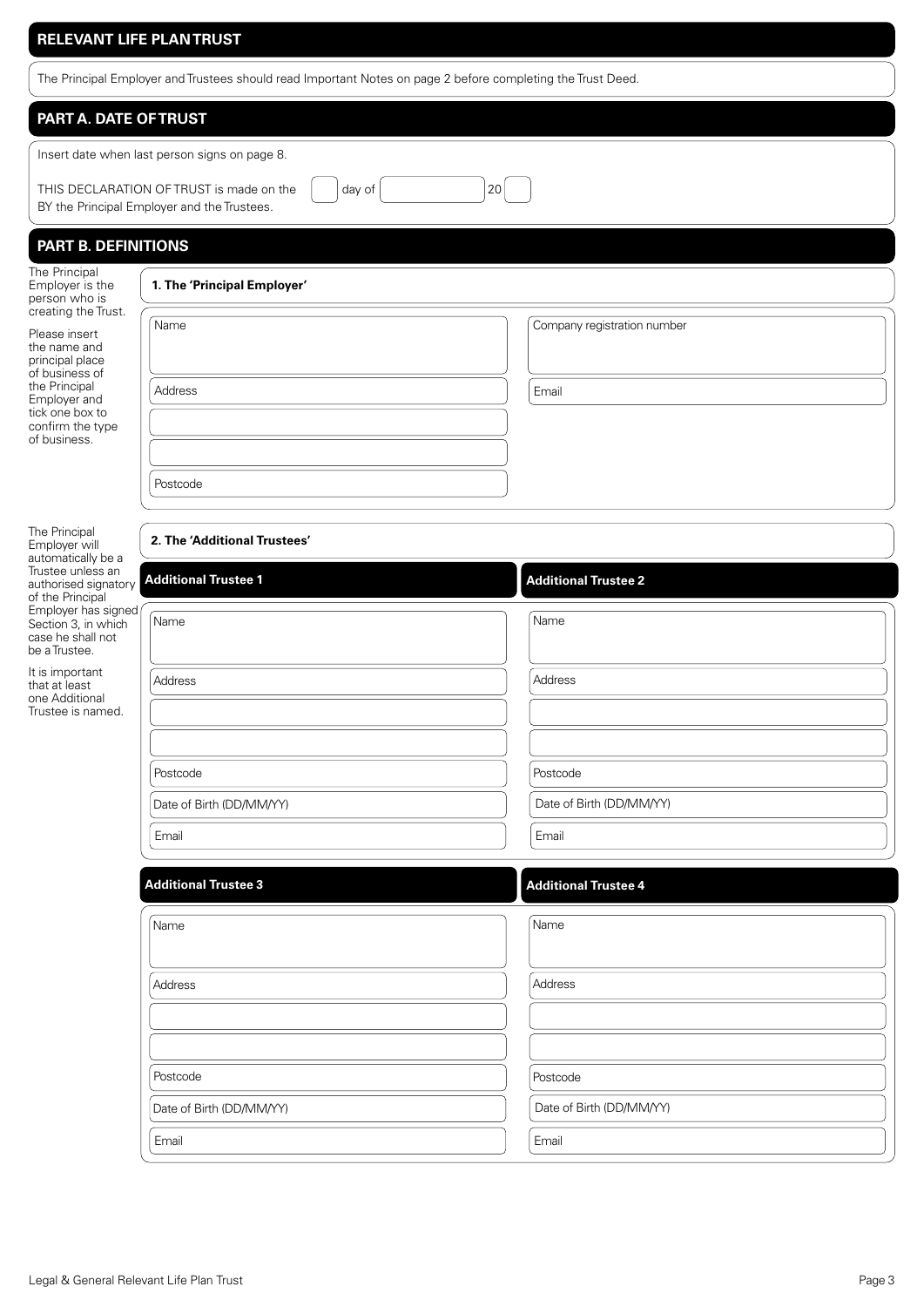| The Principal<br>Employer will<br>automatically be a       | 3. The 'Trustees'                                                                                                                                                                                                                          |                                 |  |  |  |
|------------------------------------------------------------|--------------------------------------------------------------------------------------------------------------------------------------------------------------------------------------------------------------------------------------------|---------------------------------|--|--|--|
| Trustee unless<br>an authorised<br>signatory of the        | The 'Trustees' shall mean the Principal Employer (unless the relevant box below is signed by an authorised signatory of the Principal<br>Employer) and the Additional Trustees, and any other trustees, for the time being, of this Trust. |                                 |  |  |  |
| <b>Principal Employer</b><br>has signed Section<br>3,      | The Principal Employer will be a Trustee unless an<br>authorised signatory signs in the box.                                                                                                                                               |                                 |  |  |  |
| in which case<br>he shall not be<br>a Trustee.             | It is very important that an additional Trustee is appointed where the Principal Employer signs in the box.                                                                                                                                |                                 |  |  |  |
|                                                            | 4. The 'Beneficiaries'                                                                                                                                                                                                                     |                                 |  |  |  |
|                                                            | The persons listed below may benefit under the Trust.                                                                                                                                                                                      |                                 |  |  |  |
|                                                            | 4.1 Any spouse widow or widower of the Life Assured.                                                                                                                                                                                       |                                 |  |  |  |
|                                                            | 4.2 Any child or grandchild of the Life Assured whenever born (including stepchildren and their issue).                                                                                                                                    |                                 |  |  |  |
|                                                            | 4.3 Any individual or any charity named in a deed of addition made by the Life Assured during his lifetime.                                                                                                                                |                                 |  |  |  |
|                                                            | 4.4 Any Additional Beneficiaries.                                                                                                                                                                                                          |                                 |  |  |  |
| Please insert the<br>details of any<br>individual(s) to    | 'Additional Beneficiaries'                                                                                                                                                                                                                 |                                 |  |  |  |
| be included as a<br>Beneficiary not<br>already included in | <b>Additional Beneficiary 1</b>                                                                                                                                                                                                            | <b>Additional Beneficiary 2</b> |  |  |  |
| the list above.                                            | Name                                                                                                                                                                                                                                       | Name                            |  |  |  |
|                                                            | Address                                                                                                                                                                                                                                    | Address                         |  |  |  |
|                                                            |                                                                                                                                                                                                                                            |                                 |  |  |  |
|                                                            |                                                                                                                                                                                                                                            |                                 |  |  |  |
|                                                            | Postcode                                                                                                                                                                                                                                   | Postcode                        |  |  |  |
|                                                            | Date of Birth (DD/MM/YY)                                                                                                                                                                                                                   | Date of Birth (DD/MM/YY)        |  |  |  |
|                                                            | <b>Additional Beneficiary 3</b>                                                                                                                                                                                                            | <b>Additional Beneficiary 4</b> |  |  |  |
|                                                            | Name                                                                                                                                                                                                                                       | Name                            |  |  |  |
|                                                            | Address                                                                                                                                                                                                                                    | Address                         |  |  |  |
|                                                            |                                                                                                                                                                                                                                            |                                 |  |  |  |
|                                                            |                                                                                                                                                                                                                                            |                                 |  |  |  |
|                                                            | Postcode                                                                                                                                                                                                                                   | Postcode                        |  |  |  |
|                                                            | Date of Birth (DD/MM/YY)                                                                                                                                                                                                                   | Date of Birth (DD/MM/YY)        |  |  |  |
|                                                            | 5. Name of Trust                                                                                                                                                                                                                           |                                 |  |  |  |
|                                                            | The Trust shall be called                                                                                                                                                                                                                  |                                 |  |  |  |
| Optionally, please<br>insert name of<br>Trust in this box. | Relevant Life Plan Trust                                                                                                                                                                                                                   |                                 |  |  |  |
|                                                            | 6. Governing Law                                                                                                                                                                                                                           |                                 |  |  |  |
|                                                            | English law governs the validity of this settlement and its construction, effects and administration.                                                                                                                                      |                                 |  |  |  |

# **PART B. DEFINITIONS- CONTINUED**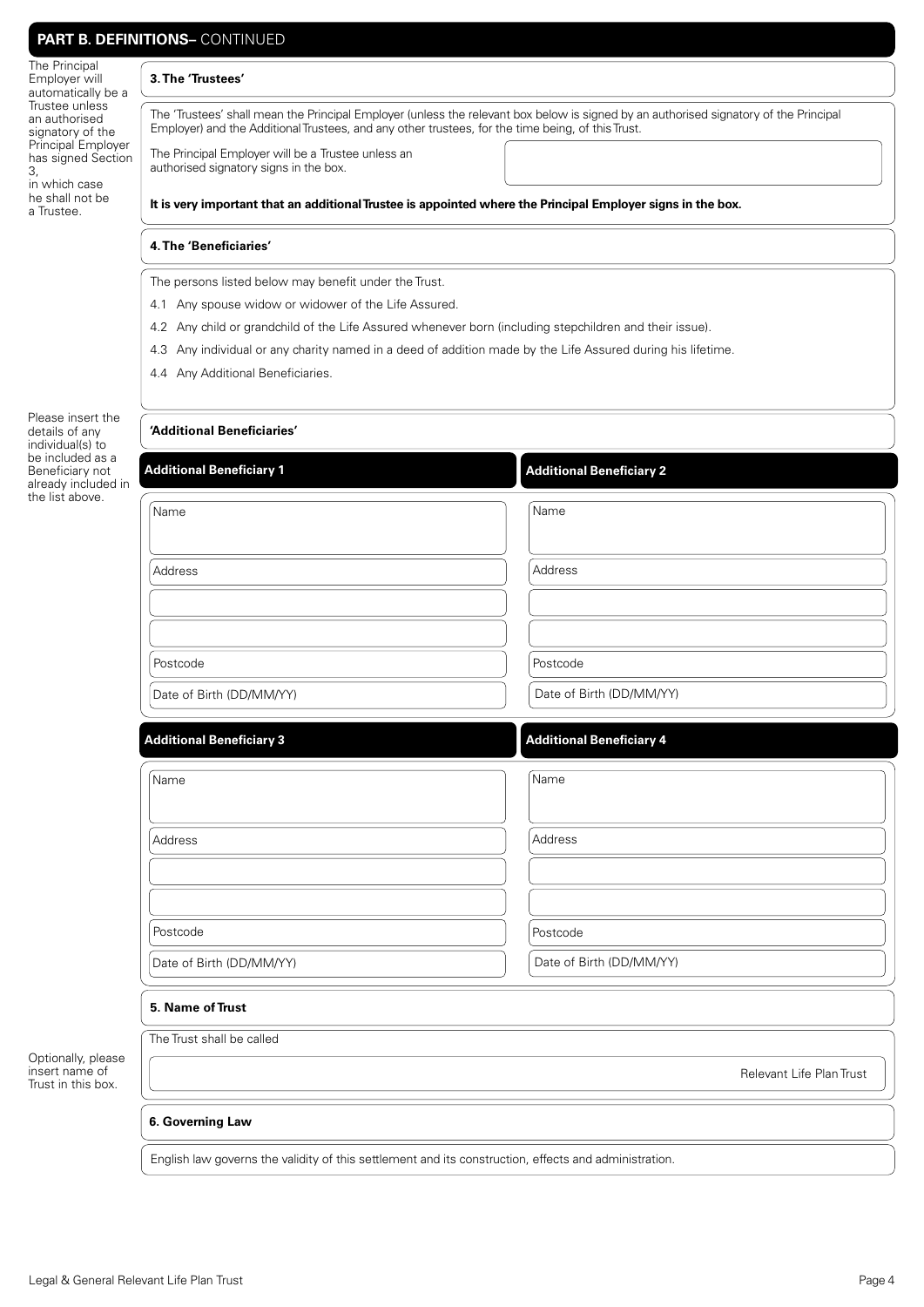#### **7. The Gifted and the Retained Benefits**

- 7.1 Subject to the proviso in sub-clause 7.4, the Principal Employer gives all the benefits (the 'Gifted Benefits') under the Policy (other than any Medical Payment or Service, and any benefit payable on a claim arising from the contraction or diagnosis of a terminal illness (as defined in the Policy) (the 'Retained Benefits')) to the Trustees to hold on Trust subject to the powers and provisions of the Trust as set out in this Deed.
- 7.2 The 'Gifted Benefits' include any Accidental Death Benefit cover that Legal & General may give pursuant to the application to Legal & General for the new policy as set out in the schedule.
- 7.3 The Principal Employer irrevocably disclaims any lien or charge on the Policy for the repayment of any premium.
- 7.4 If the Principal Employer signs this box the Principal Employer also gives the Retained Benefits to the Trustees to hold on trust subject to the same powers and provisions as are set out in this Deed and the Gifted Benefits shall include the Retained Benefits.

#### **8. The Trust and the Policy**

- 8.1 The Principal Employer has resolved to provide a death in service benefit for the Life Assured by means of a Relevant Life Plan.
- 8.2 The Principal Employer states that, in submitting the application to Legal & General, he is acting with the intention of making himself and the Additional Trustees specified above Trustees (unless an authorised signatory of the Principal Employer has signed Section 3 in which case the Principal Employer shall not be a trustee) for the Beneficiaries referred to above upon the trusts and subject to the powers set out below.
- 8.3 The Principal Employer hereby covenants that the premiums in respect of the policy will be paid by the Employer as long as the life assured remains employed by the Employer.
- 8.4 The Principal Employer confirms that the Policy has not been applied for with the main purpose of avoiding the payment of tax.

#### **9. Excluded Persons**

- 9.1 The Trustees may at any time or times during the Trust Period, declare by deed or deeds that the objects or persons or classes of objects or persons named or specified (whether or not ascertained) in such deed who are, would or might, but for this clause, be or become Beneficiaries or otherwise able to benefit, as the case may be, shall, in relation to the whole or any part of the Trust Fund, be excluded from benefit (both direct and indirect) and shall be known as 'Excluded Persons'.
- 9.2 The power conferred by sub clause 9.1 shall not be capable of being exercised so as to take away any interest to which any of the Beneficiaries has previously become indefeasibly entitled.
- 9.3 Any declaration made pursuant to sub clause 9.1 may be revocable, during the Trust Period, or irrevocable to take effect before the end of the Trust Period and shall have effect from the date (not being a date earlier than the date of such instrument) specified in the instrument.

#### **10. The 'Trust Fund'**

The Trust Fund means the benefits contained in the Policy set out in the Schedule to this Deed and any accidental death benefit cover that Legal & General may give pursuant to the application to Legal & General for the new Policy together with any and all other property at any time added to this Trust by way of a settlement, capital accretion, accumulation of income or otherwise and all assets from time to time representing the same.

#### **11. The 'Trust Period'**

The Trust Period means the period of 125 years beginning with the date of this Trust.

#### **12. Construction**

- 12.1 In this Deed words importing the singular shall include the plural and vice versa. Words importing a gender include every gender.
- 12.2 The notes in the margin are for the purposes of information only and shall not be used in the construction of the Trust or any part of it.
- 12.3 'Charity' means a trust or corporation, association, society or other institution established only for charitable purposes in accordance with the governing law of the Trust.
- 12.4 'Employer' means the Principal Employer and any other firm or limited company to whom the business of the Employer is transferred and which continues to employ the Life Assured, including any business to whom the Life Assured is seconded by the Employer.
- 12.5 Legal & General shall mean Legal & General Assurance Society Limited.
- 12.6 'Life Assured' means the person whose life is assured under the Policy.
- 12.7 'Policy' shall mean the policy set out in the Schedule and shall include any variation or amendment to the same and 'Policies' shall have a corresponding meaning.
- 12.8 'Relevant Life Plan' has the same meaning as Relevant Life Policy as defined in section 393B(4) of the Income Tax (Earnings and Pensions) Act 2003.
- 12.9 'Spouse' shall include a civil partner registered under the Civil Partnership Act 2004 and 'husband', 'wife', 'widow' and 'widower' shall be construed accordingly.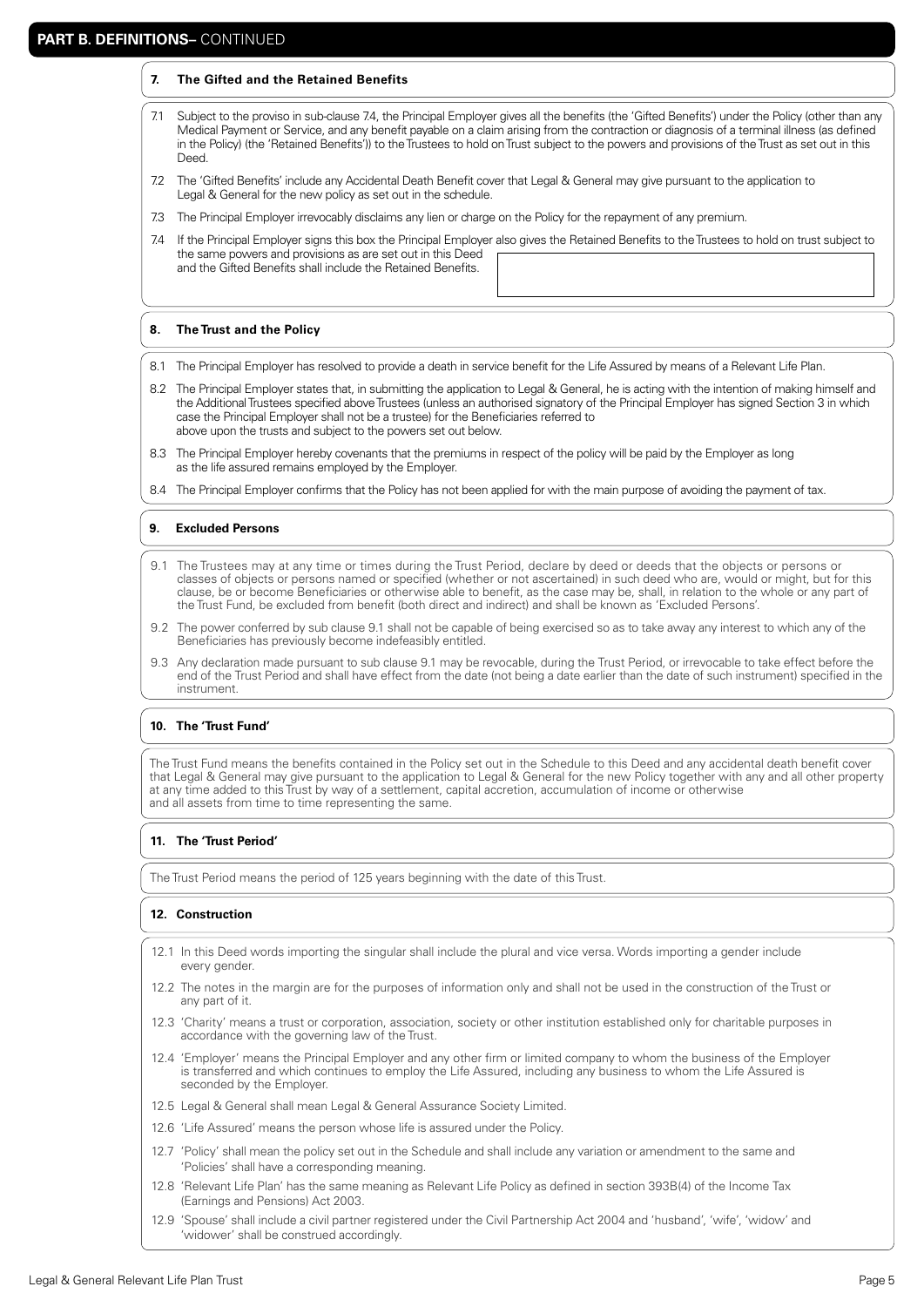#### **1. Appointing the Trustees**

In signing this Declaration of Trust the Principal Employer appoints the Trustees to act as the trustees of this Trust and the Trustees agree to act as the trustees of the Trust (as evidenced by them signing this Deed) in accordance with the trusts powers and provisions set out below.

#### **2. Application for a New Policy**

If the Policy, or any of the Policies, are issued on or around the date of this declaration of trust, the Principal Employer hereby requests and declares that such Policy or Policies be issued by Legal & General to the Trustees subject to the powers and provisions of the Trust as set out in this Deed.

#### **3. Assigning an Existing Policy**

- 3.1 If the Policy, or any of the Policies, are in existence prior to the date of this declaration of trust, the Principal Employer, as the legal and beneficial owner of such Policy or Policies, hereby assigns such Policy or Policies and all the benefits payable under such Policy or Policies to the Trustees to hold on Trust subject to the powers and provisions of the Trust as set out in this Deed. The Trustees accept the assignment on these terms (as evidenced by them signing this Deed).
- 3.2 The Principal Employer and Trustees will send a copy of this Declaration of Trust to Legal & General as notice of the assignment effected under this Trust.

#### **4. Trust Provisions**

Subject to the Retained Benefits (if any):

- 4.1 The Trustees shall hold the Trust Fund and the income thereof for the benefit of any one or more of the Beneficiaries upon such trusts (including Discretionary and Protective Trusts) in such shares and with and subject to such trusts powers and provisions (exercisable by any person) as the Trustees shall at any time or times appoint by deed or deeds executed during the Trust Period which may be revocable during the Trust Period or irrevocable.
- 4.2 The Trustees shall have power during the Trust Period to pay, transfer or apply the whole or any part or parts of the capital of the Trust Fund as they in their absolute discretion think fit to or for the benefit of any Beneficiary.
- 4.3 Subject thereto:
	- (i) The Trustees may accumulate the whole or part of the income of the Trust Fund during the Trust Period.
	- (ii) Subject thereto the Trustees shall pay or apply the income to or for the benefit of such of the Beneficiaries as the Trustees think fit.
- 4.4 Subject to all the trusts powers and provisions of this Trust and if and so far as (for any reason) not wholly disposed of by it the Trust Fund shall be held in trust for the children of the Life Assured alive at the date of this Deed and if more than one in equal shares failing which for such charity or charities as shall be determined by the Trustees.
- 4.5 The powers of appointment in sub clause 4.1 and the power to apply capital in sub clause 4.2 shall only be exercisable when there are at least two Trustees or a trust corporation.

#### **5. Bare Trust for Life Assured of Retained Benefits and Medical Payment or Service**

- 5.1 Notwithstanding the provisions of clause 4 of Part C the Trustees hold the Retained Benefits (if any) and any Medical Payment or Service (if any) payable under the Policy on trust for the Life Assured absolutely.
- 5.2 The Principle Employer hereby directs the Trustees to consent to and to authorise Legal & General (so far as such consent or authorisation may be sought) to pay or provide any [Medical Payment or Service] to the recipient specified in the Policy [including where relevant the provision of such Payment or Service direct to the Life Assured (as defined in the Policy)].

#### **6. Trustees' Powers**

In addition to the powers given to them by law, the Trustees shall have the following powers:

- 6.1 The Trustees may invest any money requiring to be invested (subject to obtaining advice, if required by law) in such manner as if they were absolutely beneficially entitled to the investments.
- 6.2 The Trustees are under no obligation to diversify the Trust Fund.
- 5.3 The Trustees shall have power to effect any life assurance policy on the life of any person or persons, accept assignments of a policy to the Trust and exercise any option under any policy held by the Trustees and to sell, charge, assign or surrender the whole or any part of such policy. For the avoidance of doubt any new policy or increase or decrease of benefits secured by any policy or by any new policy which is effected under any options which are contained in any policy shall be subject to the same Trust as set out in this Deed.
- 6.4 The Trustees shall have power to borrow money on such terms and security as they think fit.
- 6.5 The Trustees shall have power to lend money to any of the Beneficiaries on such terms and security as they think fit.
- 6.6 The Trustees shall have power revocably or irrevocably to delegate any power or powers in making, managing, realising or otherwise dealing with any property comprised in the Trust Fund to any person or persons upon such terms as to remuneration or otherwise as the Trustees may think fit and no Trustee shall be responsible for the default of any such agent if the Trustee in question employed or incurred expense in employing him in good faith.
- 6.7 The Trustees shall have power to instruct any investment or other professional adviser or advisers on such terms as to fees or other remuneration and generally as the Trustees may think fit. The Trustees may either pay such fees or other remuneration out of the Trust Fund or reimburse themselves out of the Trust Fund if they have paid such fees or other remuneration themselves.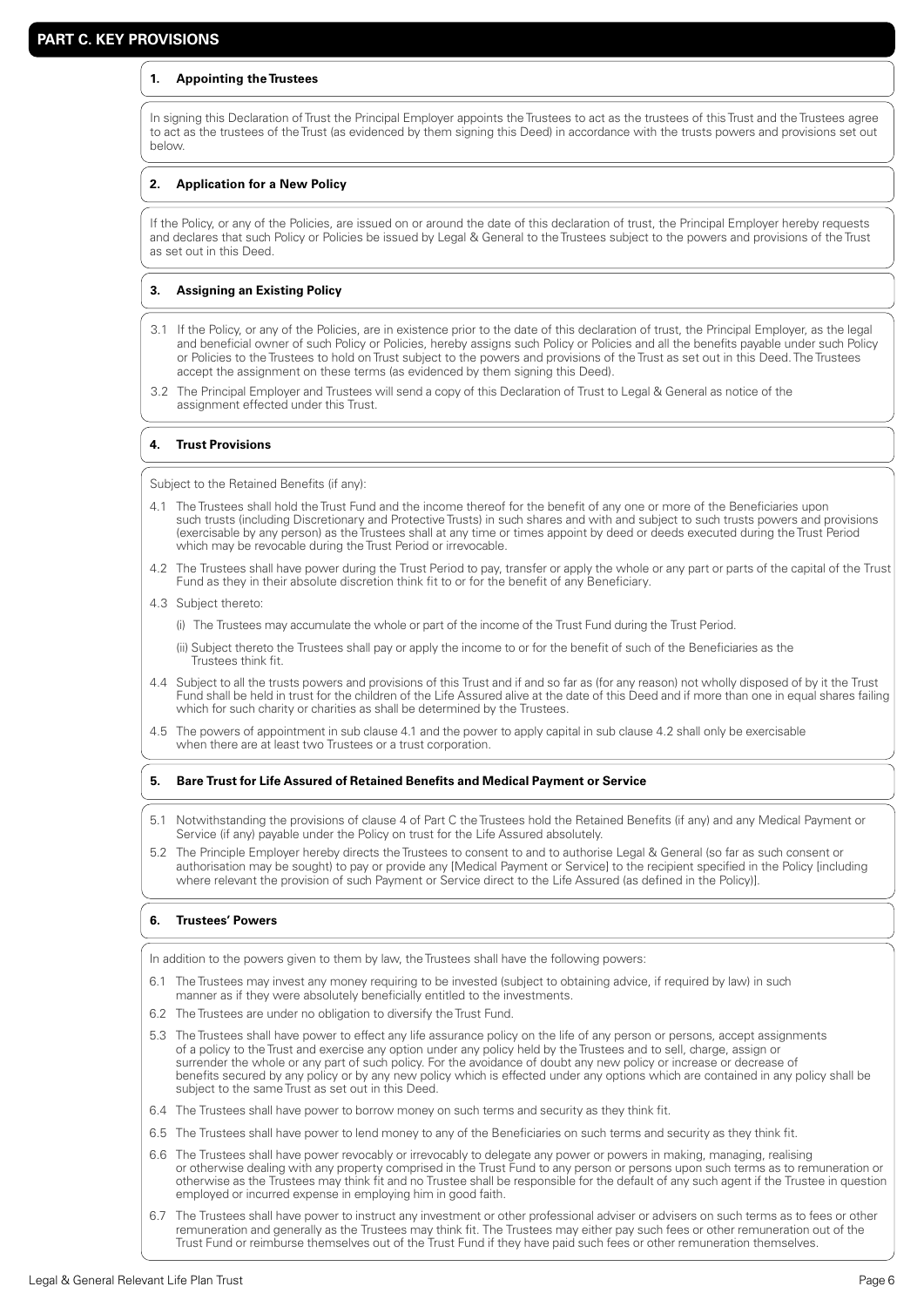#### **7. Administrative Provisions**

#### **7.1 Receipt as a full discharge**

The Trustees shall have power to pay or transfer any capital or income to be paid, transferred to, or applied for the maintenance, education or benefit of a Beneficiary who is under the age of legal capacity or otherwise under a legal disability to any parent or guardian of that Beneficiary or to such other person on behalf of such Beneficiary as the Trustees shall think fit and the receipt of such person shall be a complete discharge to the Trustees who shall be under no obligation

to see to the proper application thereof.

#### **7.2 Payments to Trustees**

Any Trustee for the time being (other than the Principal Employer) shall:

- (i) be entitled to recover all reasonable expenses; and
- (ii) being a solicitor or other person or corporate body engaged in any profession or business be entitled to be paid all usual professional or other charges for business done in relation to the Trust.

#### **7.3 Appointment of Trustees**

 There shall be vested in the Principal Employer the power of appointment of a new Trustee and/or additional Trustee(s) whilst the Life Assured is employed by the Principal Employer. Subject thereto, and where an authorised signatory of the Principal Employer has signed Section 3, the power to appoint new or additional Trustees shall be vested in the Life Assured. Subject thereto the power to appoint new or additional Trustees shall be vested in the Trustees.

#### **7.4 Removal of Trustees**

(i) Where there is a Trustee who has ceased to be an employer of the life assured, the remaining Trustees shall have the power to remove that Trustee by Deed.

(ii) As long as there are at least two other Trustees, if a Trustee cannot be found, after reasonable efforts have been made to find him, the remaining Trustees can discharge the missing Trustee. It is up to the remaining Trustees to decide whether reasonable efforts have been made to find the missing Trustee and no other person shall be under any duty to ensure that it was proper for the Trustees to have exercised their power to discharge the missing Trustee.

#### **7.5 Power to vary administrative provisions**

 When in the management or administration of the Trust Fund any transaction is, in the opinion of the Trustees, expedient but cannot be effected by reason of the absence of any power for that purpose, the Trustees may by deed confer on themselves either generally or, in the particular instance, the necessary power for the purpose and on the execution of such a deed the Trustees will have such power as if it had been expressly conferred on them by this Deed.

#### **8. Exercise of Powers**

- 8.1 None of the Trust powers or provisions shall operate or be exercised so as to allow any part of the Trust Fund or the income arising from it to be paid, transferred, or applied directly or indirectly to or for the benefit of the Principal Employer in any circumstances whatsoever.
- 8.2 The Trustees shall have power by deed or deeds revocable (whether by the person making such deed or some other person) during the Trust Period or irrevocable wholly or partially to release or restrict the future exercise of any power hereby conferred on them (including this power) whether or not of a fiduciary nature and so as to bind their successors.

#### **9. Protection of the Trustees**

A Trustee shall not be liable for a loss to the Trust Fund unless that loss was caused by his own actual fraud or negligence.

# **SCHEDULE**

This Deed is designed for use with applications for new Policies and assignment of existing Policies.

Please insert eithe date of application or policy number and the full name of the Life Assured.

|    | <b>The Policy</b>                                            |
|----|--------------------------------------------------------------|
|    | Name of Company<br><b>Legal &amp; General</b>                |
| эr | Description of Policy<br><b>Relevant Life Plan</b>           |
|    | Policy Number<br>Date of Application (DD/MM/YY)<br><b>Or</b> |
|    | Life Assured                                                 |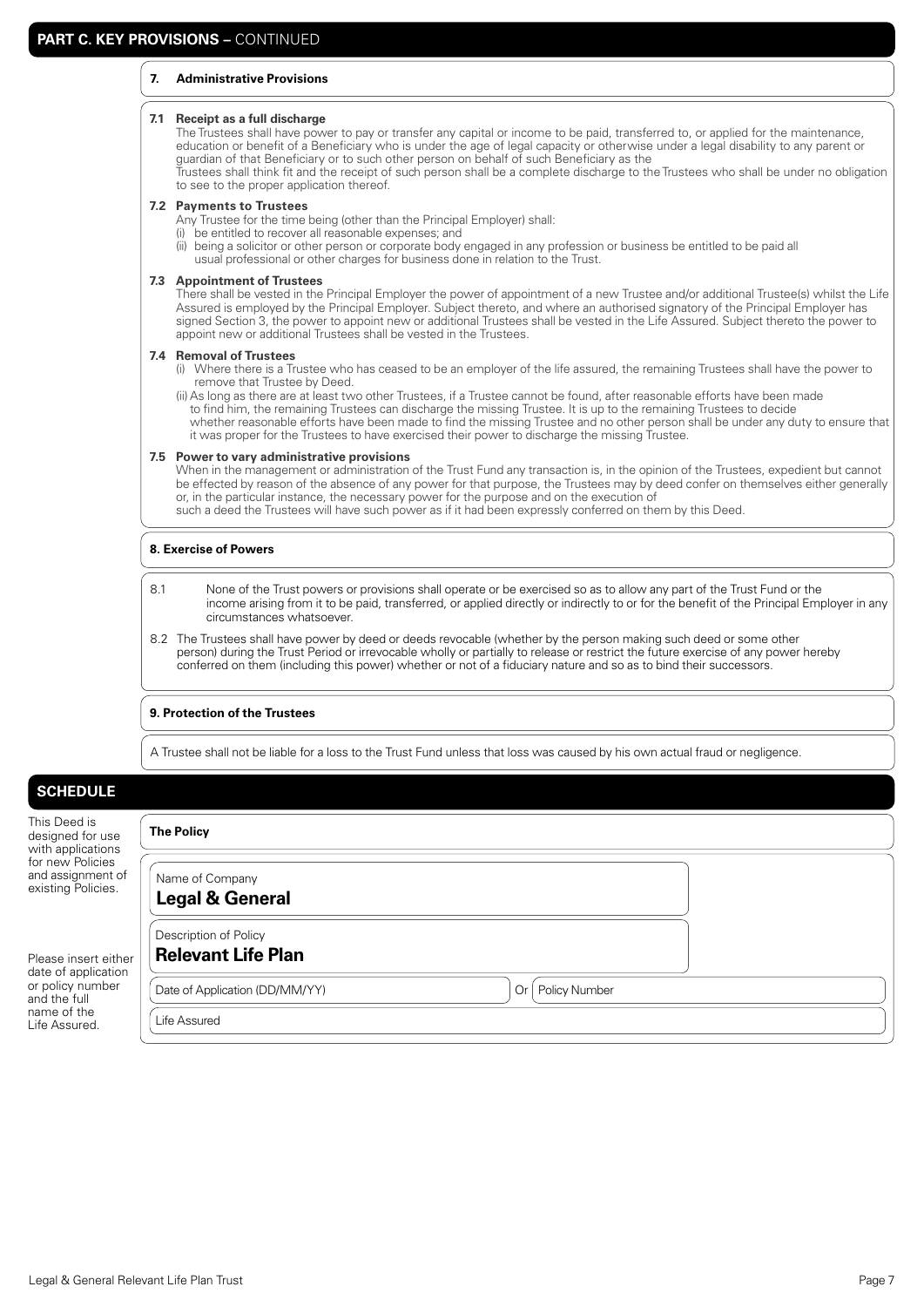|                                                                                         | IN WITNESS whereof the parties have signed this instrument as a deed                     |                             |                      |
|-----------------------------------------------------------------------------------------|------------------------------------------------------------------------------------------|-----------------------------|----------------------|
|                                                                                         |                                                                                          | Principal Employer          |                      |
| To create the Trust an<br>authorised signatory<br>of the Principal<br>Employer needs to | 1. Signed and delivered<br>as a deed by the said<br>(full name of Principal<br>Employer) |                             |                      |
| sign here.                                                                              | 2. Full name of<br>authorised signatory                                                  |                             |                      |
| <b>Witnessing:</b><br>Please ensure                                                     | 3. Authorised signatory<br>capacity                                                      |                             |                      |
| that all signatures<br>are witnessed                                                    | 4. Signature                                                                             |                             |                      |
| by an independent<br>person.                                                            | 5. In the presence of<br>witness (full name                                              |                             |                      |
| The same person<br>can witness all                                                      | of witness)                                                                              |                             |                      |
| signatures.<br>Witnesses must                                                           | 6 Signature of witness                                                                   |                             |                      |
| be adult and not<br>someone already<br>named in the Trust                               | 7. Address of witness                                                                    |                             |                      |
| nor their spouse<br>or registered<br>civil partner.                                     | 8. Date (DD/MM/YY)                                                                       |                             |                      |
| Date: Once all<br>the parties have                                                      |                                                                                          | Additional Trustee 1        | Additional Trustee 2 |
| signed, please insert<br>the date of the deed<br>in the box on page 3.                  | 1. Signed and delivered<br>as a deed by the said<br>Trustee (full name)                  |                             |                      |
|                                                                                         | 2. Signature                                                                             |                             |                      |
|                                                                                         | 3. In the presence of<br>witness (full name<br>of witness)                               |                             |                      |
|                                                                                         | 4. Signature of witness                                                                  |                             |                      |
|                                                                                         | 5. Address of witness                                                                    |                             |                      |
|                                                                                         |                                                                                          |                             |                      |
|                                                                                         | 6. Date (DD/MM/YY)                                                                       |                             |                      |
|                                                                                         |                                                                                          | <b>Additional Trustee 3</b> | Additional Trustee 4 |
|                                                                                         | 1. Signed and delivered<br>as a deed by the said<br>Trustee (full name)                  |                             |                      |
|                                                                                         | 2. Signature                                                                             |                             |                      |
|                                                                                         | 3. In the presence of<br>witness (full name<br>of witness)                               |                             |                      |
|                                                                                         | 4. Signature of witness                                                                  |                             |                      |
|                                                                                         | 5. Address of witness                                                                    |                             |                      |
|                                                                                         |                                                                                          |                             |                      |
|                                                                                         | 6. Date (DD/MM/YY)                                                                       |                             |                      |